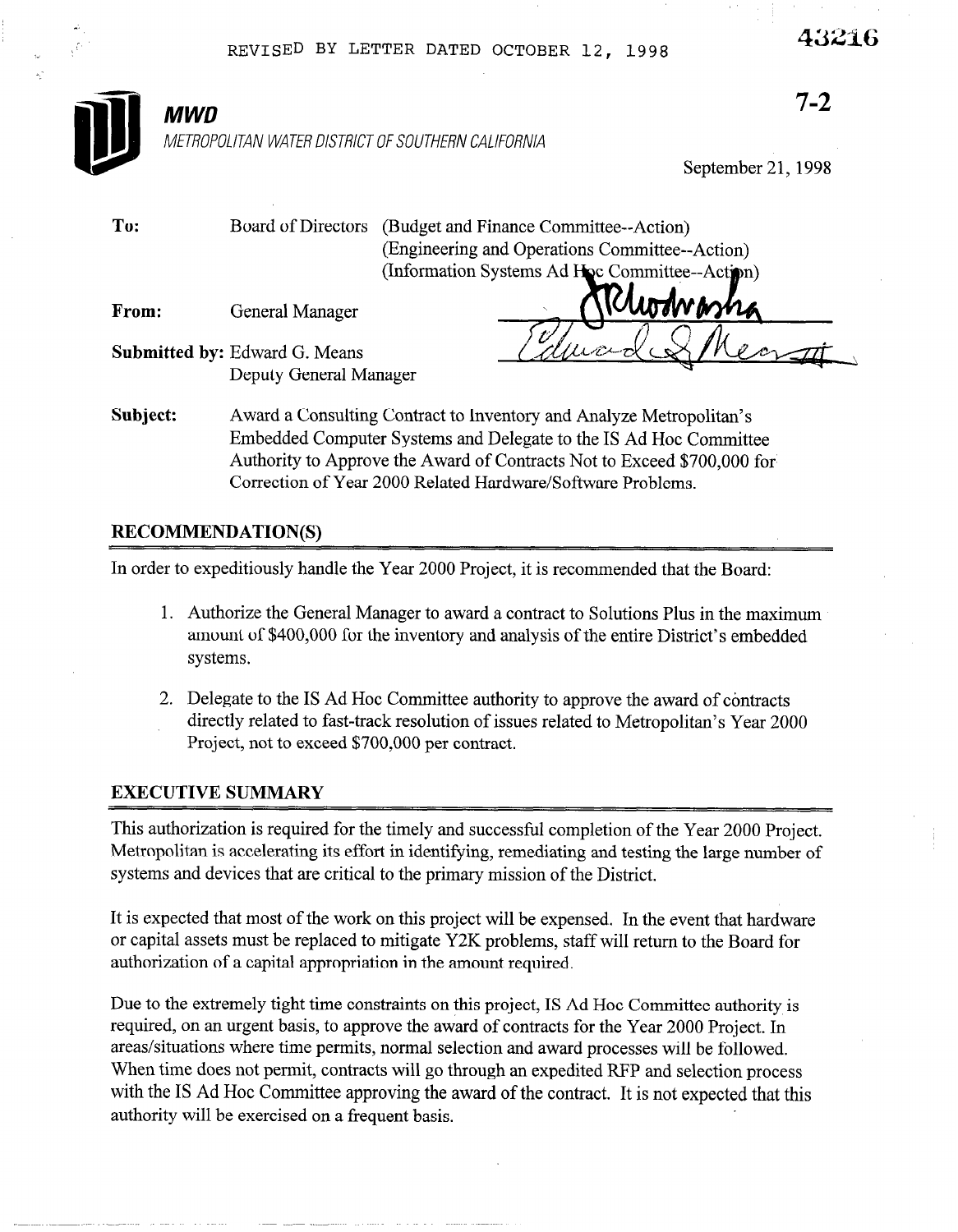## **JUSTIFICATION**

Metropolitan is faced with numerous risks and problems associated with the Year 2000 problem. These risks and problems have been documented by the TAVA/R.W. Beck Year 2000 report.

# ALTERNATIVE(S) TO PROPOSED ACTION

### Manage Year 2000 problems with existing staff

Due to the issues outlined in the previous section, this is not considered a viable alternative.

## ACTIONS AND MILESTONES

- $\Box$  Complete business systems upgrades (Oracle 10.7 and UNIX x.x)—December 1998
- •I Complete embedded systems inventory and analysis-December 1998
- $\Box$  Complete various secondary systems evaluations—April 1999
- 0 Complete embedded systems remediation-May 1999
- $\Box$  Complete business systems certification—June 1999
- $\Box$  Complete secondary systems remediation—July through August 1999
- 0 Complete embedded systems certification testing-September 1999
- $\Box$  Complete secondary systems certification testing—September through December 1999

| <b>Contract Status:</b><br>New.                       | <b>Type of Selection:</b>                                                                                                                                     | <b>Expedited RFP</b><br><b>Process</b> |
|-------------------------------------------------------|---------------------------------------------------------------------------------------------------------------------------------------------------------------|----------------------------------------|
| <b>Contract Form:</b><br><b>Professional Services</b> | <b>Contractors Requesting Plans:</b>                                                                                                                          | N/A                                    |
| <b>Contract Type:</b><br>Time and Materials           | <b>Bids Submitted:</b>                                                                                                                                        |                                        |
| <b>Evaluation Criteria:</b>                           | Evaluations based on organizational qualifications, Year 2000 expertise, availability of<br>resources, and recent successful engagement with a water utility. |                                        |

# CONTRACT SUMMARY

### MBE / WBE

Anticipated levels of participation for minority business enterprise (MBE) and women business enterprise (WBE) have not been established for this project.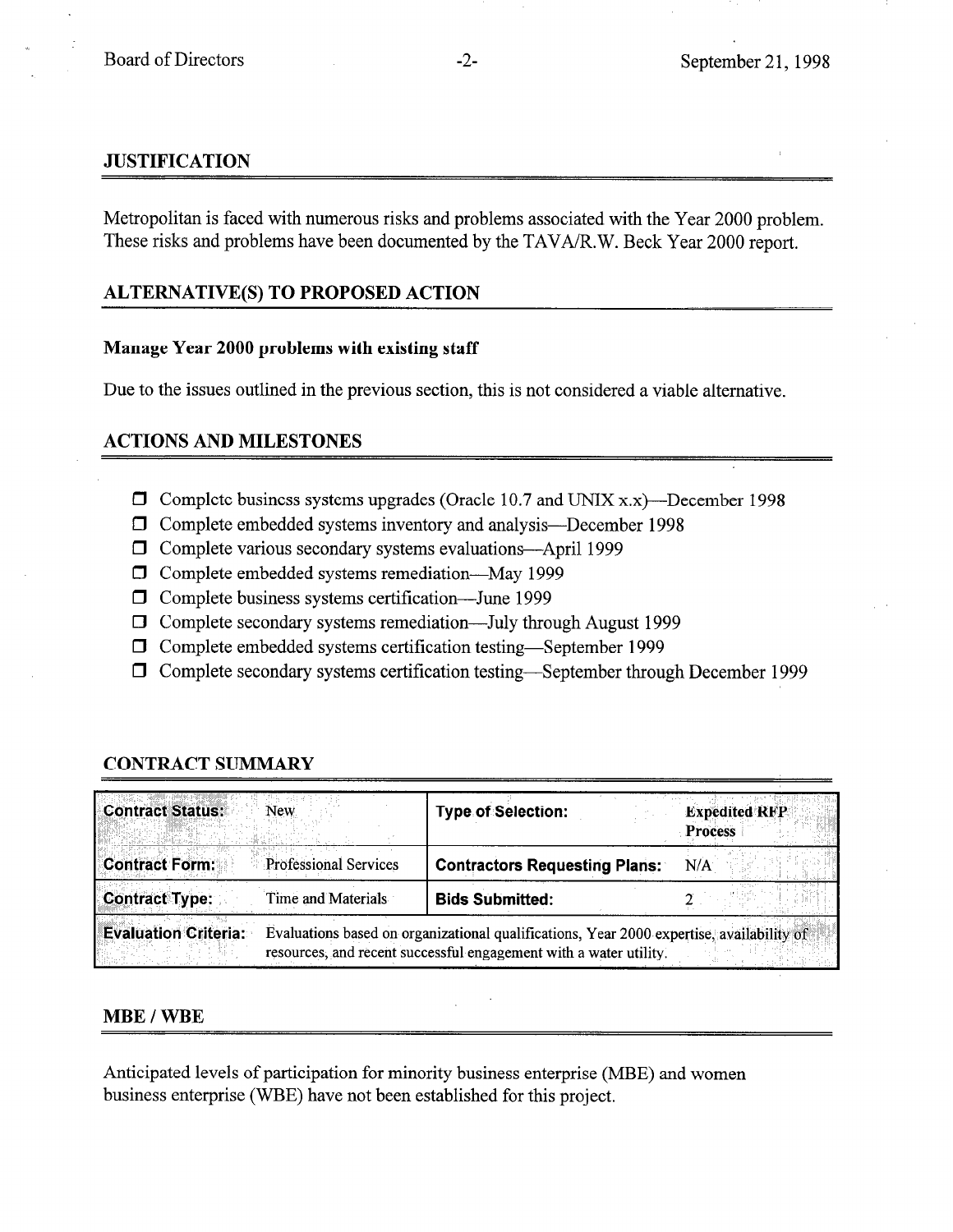#### DETAILED REPORT

Due to computer programming shortcomings, it is possible that computer systems and other equipment, which rely on programmable code or circuitry, may experience interruptions or failures on or after January 1, 2000. The Information Systems sub-group (under Finance and Business Services) performed a Year 2000 (Y2K) review effort that began in 1996 and focused on Metropolitan's business systems. This effort included an inventory of application software used in the District, and in 1997, the development of standard language for contracts and purchases to warrantee Year 2000 compliance. In May 1998, the Finance and Business Services Division commissioned a high-level risk audit to identify Year 2000 exposure and to recommend next steps. This audit was performed by three highly qualified risk engineers from TAVA/R.W. Beck and included a review of embedded chip technology deployed at Metropolitan. The Information Systems sub-group was impressed by the diligence of their effort and by their ability to work effectively with all levels of MWD staff at Cal Plaza and in the field offices. The Information Systems sub-group believes their report warrants serious consideration. The recommendations are summarized below.

#### TAVA/R. W. Beck Report Recommendations:

- <sup>l</sup>Establish a Metropolitan Water District Year 2000 Task Force with representation from various operational, business system and support areas. This Task Force should report directly to executive management.
- Institute a formal process to identify and document all suspect microprocessor-based hardware and software utilized within the various operational, business and support facilities.
- Institute a process to assess and document compliance assessment of inventory.
- Develop and implement formal system and component testing procedures to validate hardware and software compliance status.
- <sup>l</sup>Develop an audit trail for all documentation related to inventory, assessment of inventory and compliance test data.
- Identify critical suppliers of goods.
- Develop contingency plans for failure of critical systems.

Other agencies are devoting significant resources to the Y2K problem. The Los Angeles Department of Water and Power has recently awarded a \$17M contract for investigation and remediation of Y2K problems. They are expecting cost of Y2K compliance around \$56M. Los Angeles County estimates that around \$100M may be required to solve their problems. Los Angeles Unified School District is anticipating approximately \$50M to address their issues.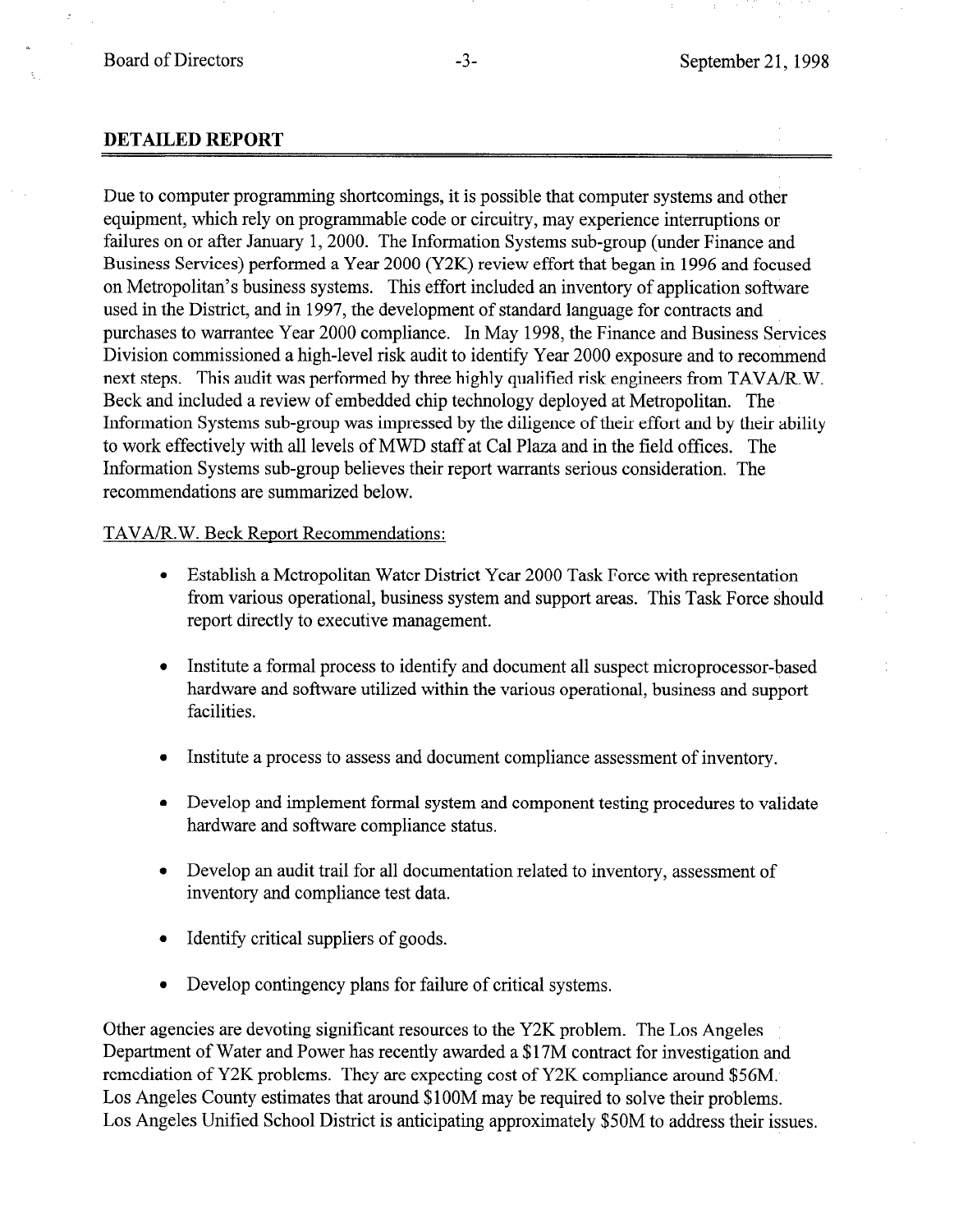Board of Directors -4- September 21, 1998

Metropolitan staff is currently estimating that Y2K compliance efforts will require approximately \$7M. When inventory and analysis efforts are completed, a more refined estimate can be developed. This lesser amount is due, in part, to Metropolitan's recent modernization of inframe systems.

Subsequent to receiving the TAVA/R.W. Beck recommendations on August 3, 1998, Deputy General Manager Edward G. Means III established a Year 2000 Project Office and appointed a project manager. The Year 2000 Project Office reports directly to the Deputy General Manager and is supported by the Audit and Legal Departments.

The Year 2000 Project Office has established a project team with representatives from all divisions and has as its steering committee the Information Technology Governance Council (ITGC). Reporting to the Board on Year 2000 progress will be on a bi-monthly basis through the IS Ad Hoc committee.

One of the highest priorities for the Year 2000 Project is to complete the embedded systems inventory and evaluate the readiness of Metropolitan's critical operational systems. These are the systems that have primary responsibility for the treatment, delivery and billing of water. Within Metropolitan there are approximately 35,000 devices containing embedded systems. To this end, the Year 2000 Project Office has conducted an expedited RFP and selection process to identify a qualified contractor to complete this inventory and evaluation prior to mid December 1998. The recommended contractor, from a final list of two, is Solutions Plus, one of the leading experts in this field.

A major concern of the Year 2000 Project Office is the extremely short, non-flexible time-frame in which the project must be completed. There will be times, between identifying problem areas and contracting for the solution, when going through Metropolitan's formal procurement/contracting/approval process will present unacceptable delays. As time goes on, those contractors with the skills necessary to deal with the various Year 2000 issues will be more difficult to find and engage. There will be times when the Project Office will have to act in an expedited manner and will need the IS Ad Hoc Committee's authority to enter into contracts that exceed the General Manager's approval authority of \$250,000. In the event this authority is exercised, the action(s) will be reported to the full Board at the earliest opportunity.

John R. Wodraska

JRW:ms Y2KBRD3.doc

Attachment(s)